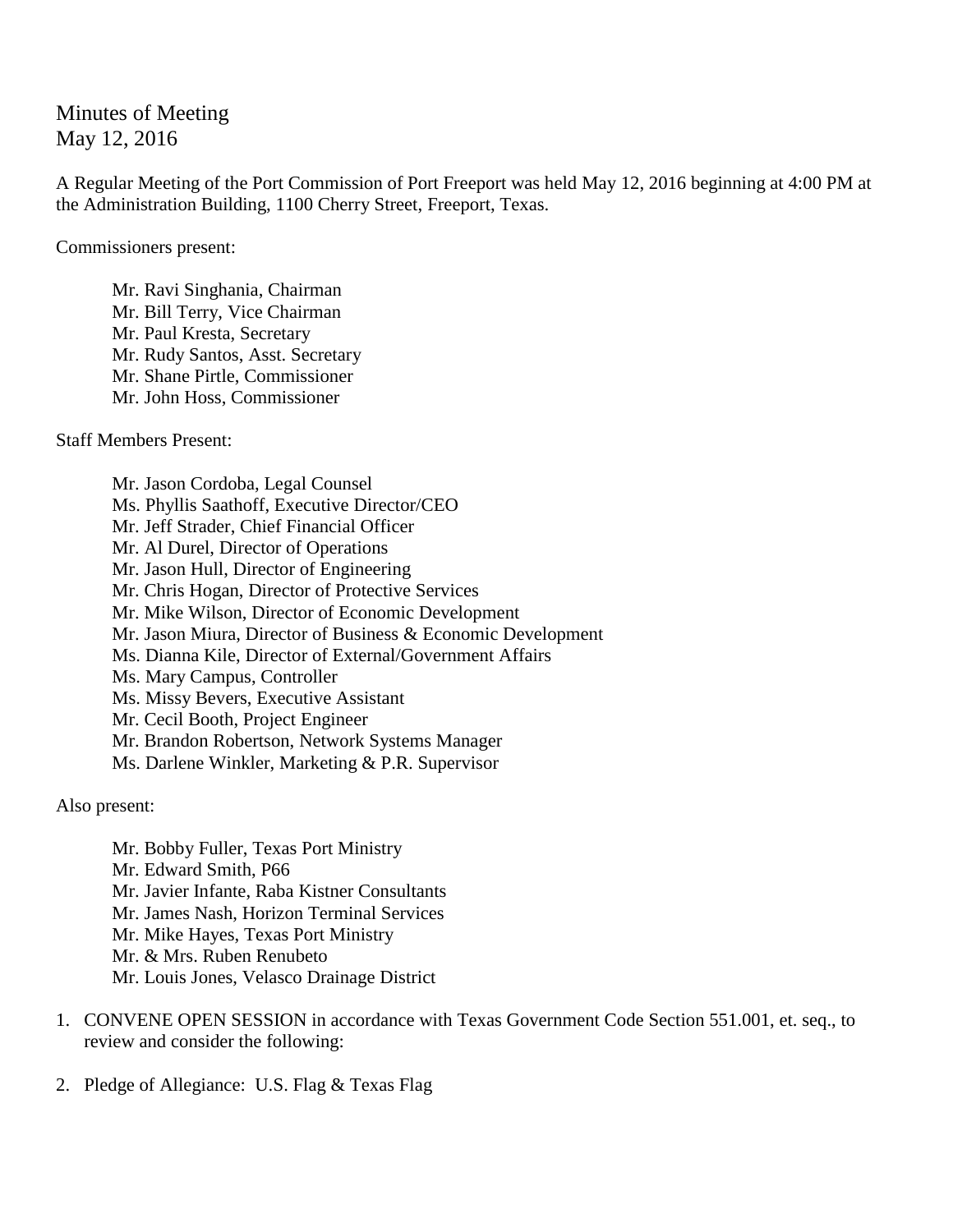- 3. Invocation Bobby Fuller, Texas Port Ministry
- 4. Roll Call. All members of the Board were present.
- 5. Approval of minutes from the Regular Meeting held February 25, 2016.

A motion was made by Commissioner Kresta to approve the minutes as presented. The motion was seconded by Commissioner Santos with all Commissioners present voting in favor of the motion.

6. Receive report from Executive Director/CEO on activities and matters related to administrative affairs. Port tenant updates, USCOE, rail issues, AAPA Committees, leases, contracts, upcoming Port and civic events and other related administrative & governmental affairs.

Ms. Saathoff updated the Board on various topics including Port Freeport's coverage on the front page of the Houston Chronicle, the 16<sup>th</sup> Annual Take-A-Child Fishing Tournament and a SWAT exercise the Port hosted and participated in earlier in the week, facilitated by the U.S. Coast Guard. She also shared the Port's testimony before the Senate Select Committee on Texas Ports in Austin May 4th. Jason Hull also reported on the vessel simulation he attended in Florida May 4-6.

7. Receive report from Commissioners on matters related to meetings and conferences attended, Port presentations and other related Port Commission matters.

Commissioners Hoss and Pirtle reported attending the vessel simulations in Florida May 4-6. Commissioner Hoss also reported attending the BayTran State of the Three Counties Luncheon (Brazoria, Harris & Galveston) held earlier in the day.

Commissioner Terry commended staff on a job well done on the Take-A-Child Fishing Tournament held April 30.

Commissioner Pirtle also reported attending the BCPC Meeting and Take-A-Child Fishing Tournament.

Commissioner Singhania reported on the Take-A-Child Fishing Tournament and the great turn-out for the day. Additionally, he reported attending the Tenaris reception and the BASF visit and tour of Port Freeport May 11.

8. Recognition of Bill Terry for his service as Chairman of the Port Commission, 2011-2013.

Commissioner Singhania recognized past Chairman Bill Terry and presented him with a plaque for his service.

9. Public Comment

There were no comments from the public.

10. Approval of a purchase contract for property located at  $211$  E.  $2<sup>nd</sup>$  Street.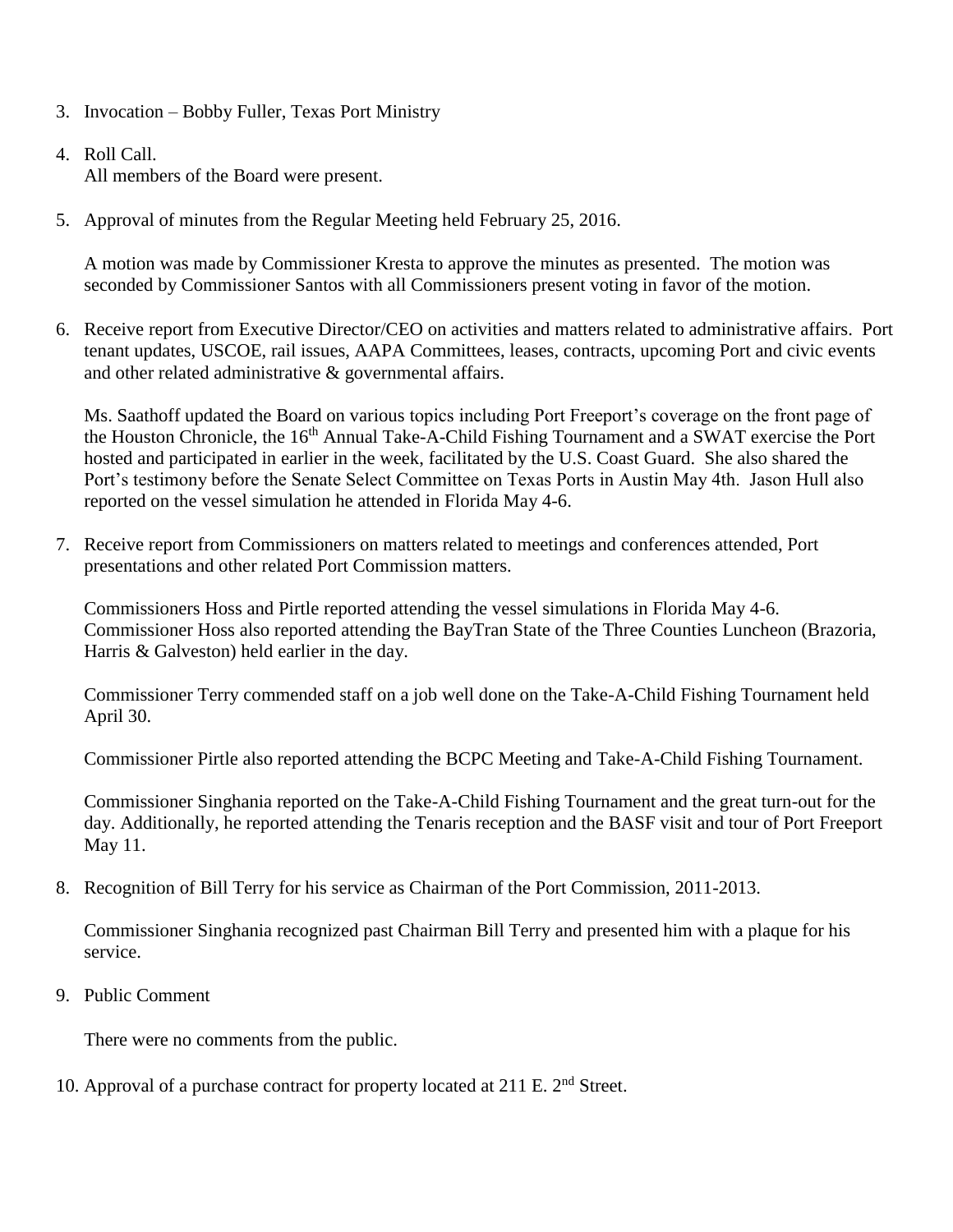Mr. Strader explained that this house is in the expanded area the Board has incorporated into the East End Acquisition Project. However, the house has additional features that were not originally contemplated in the market analysis study that include garages, expanded living areas, etc. The owner has also renovated this house and had an appraisal done which came in slightly higher than the Port's offer, however, after consulting with our advisors, it was determined that the Port's offer was a fair market offer. The recommended purchase price of this house is \$75,000, and it is staff's recommendation to approve this purchase contract.

A motion was made by Commissioner Hoss to approve the contract as presented by staff. The motion was seconded by Commissioner Terry with all Commissioners present voting in favor of the motion.

11. Approval of a purchase contract for property located at 315 E. Broad Street.

Mr. Strader explained that at the \$81,950 offer, this house is a slightly larger than the previous structure in item 10. above but still falls within the Port's established guidelines for acquisition.

A motion was made by Commissioner Hoss to approve the contract as presented by staff. The motion was seconded by Commissioner Terry with all Commissioners present voting in favor of the motion.

12. Approval of Executive Director/CEO travel for attendance at the Panama Canal Expansion Inaugural Ceremony and associated events as Port Freeport representative June 25 & 26, 2016.

Commissioner Singhania stated that after speaking with Ambassador Sosa in Austin, he mentioned that it is a very important honor to have the Port Freeport name at this ceremony and asked for a motion to approve Ms. Saathoff's attendance at the event.

A motion was made by Commissioner Pirtle to approve the travel & added that Ms. Saathoff received an invitation to attend this event. The motion was seconded by Commissioner Hoss with all Commissioners present voting in favor of the motion.

- 13. EXECUTIVE SESSION in accordance with Subchapter D of the Open Meetings Act, Texas Government Code Section 551.001, et. seq., to review and consider the following:
	- A. Under authority of Section 551.071 for discussion regarding:
		- 1. Consultation with attorney regarding search and seizure at Port Freeport premises.
		- 2. Consultation with attorney regarding legal issues related to the purchase of the property commonly known as  $318$  E.  $7<sup>th</sup>$  Street.
		- 3. Consultation with attorney regarding legal issues related to the purchase of the property commonly known at 213 E.  $7<sup>th</sup>$  Street.
	- B. Under authority of Section 551.072 for discussion regarding:
		- 1. Discussion regarding matters related to the Lease Agreement between Port Freeport and Horizon Terminal Services, LLC.
		- 2. Discussion regarding matters related to the Lease Agreement between Port Freeport and Ports America Texas, Inc.
		- 3. Discussion regarding the terms and conditions of a potential agreement for container handling.
		- 4. Discussion regarding an amendment to the Interlocal Agreement between Port Freeport and Texas Department of Transportation.